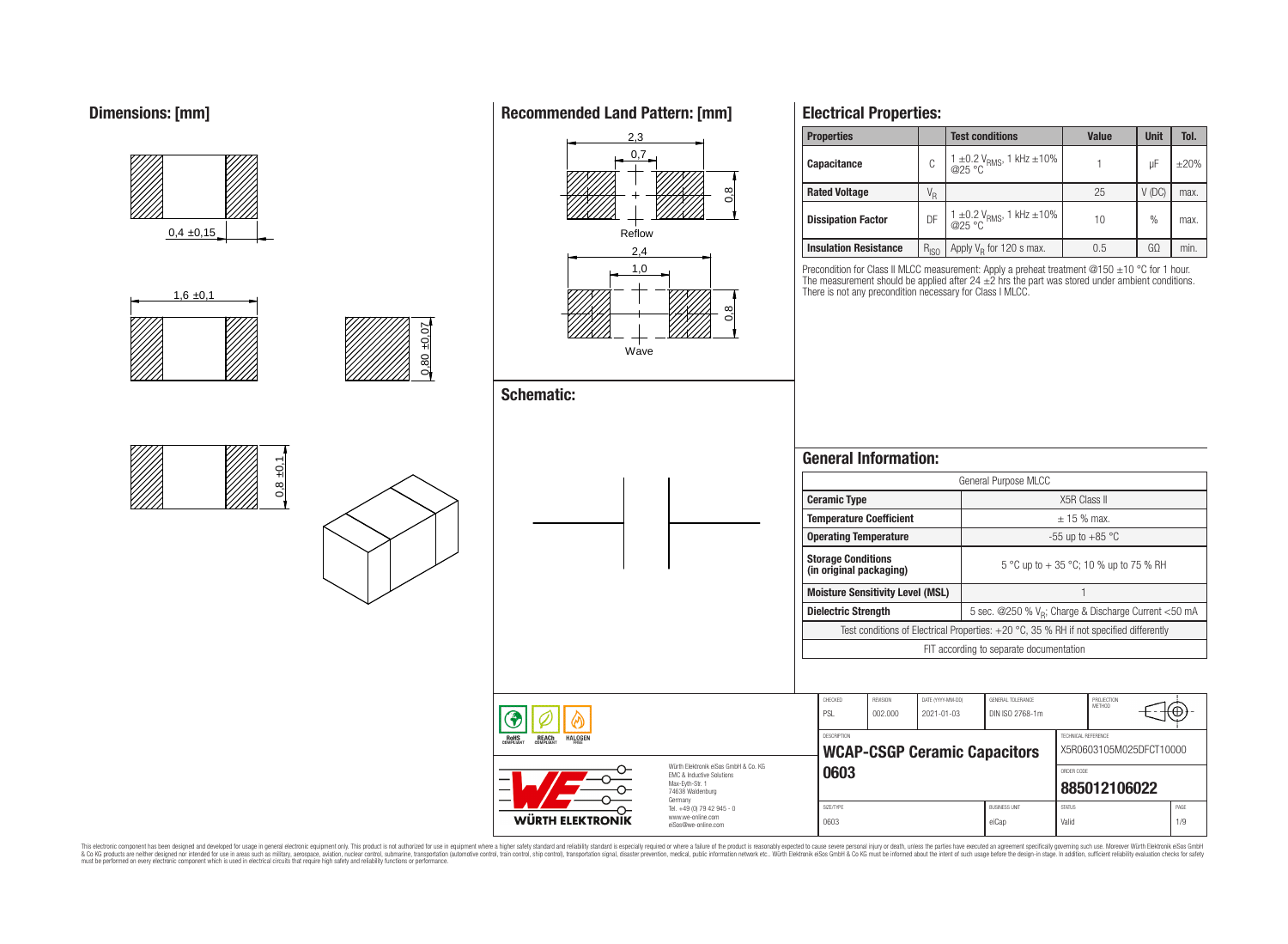# **Mechanical Properties**

| <b>Properties</b>                       | <b>Definition</b> |                                                                                 |
|-----------------------------------------|-------------------|---------------------------------------------------------------------------------|
| <b>Adhesive Strength of Termination</b> | 0201              | 10 $\pm$ 1 sec; 2 N                                                             |
|                                         | 0402 & 0603       | 10 $\pm$ 1 sec: 5 N                                                             |
|                                         | >0603             | 10 $\pm$ 1 sec; 10 N                                                            |
| <b>Vibration Resistance</b>             |                   | all 3 directions, 2 hours each @ 10 - 55 Hz/<br>min., amplitude 0.75 mm or 10 g |
| <b>Resistance to Solder Heat</b>        | Specific          | Refer to Soldering Profile                                                      |

# **Certification:**

| <b>RoHS Approval</b>  | Compliant [2011/65/EU&2015/863]     |  |  |  |  |  |  |
|-----------------------|-------------------------------------|--|--|--|--|--|--|
| <b>REACh Approval</b> | Conform or declared [(EC)1907/2006] |  |  |  |  |  |  |
| <b>Halogen Free</b>   | Conform [JEDEC JS709B]              |  |  |  |  |  |  |
| <b>Halogen Free</b>   | Conform [IEC 61249-2-21]            |  |  |  |  |  |  |

| ⋒                                                                       |                                                                                                                     | CHECKED<br>PSL     | REVISION<br>002.000 | DATE (YYYY-MM-DD)<br>2021-01-03     | GENERAL TOLERANCE<br>DIN ISO 2768-1m |                        | PROJECTION<br>METHOD    | $+\Theta$   |
|-------------------------------------------------------------------------|---------------------------------------------------------------------------------------------------------------------|--------------------|---------------------|-------------------------------------|--------------------------------------|------------------------|-------------------------|-------------|
| <b>REACH</b><br>COMPLIANT<br><b>HALOGEN</b><br><b>ROHS</b><br>COMPLIANT |                                                                                                                     | <b>DESCRIPTION</b> |                     | <b>WCAP-CSGP Ceramic Capacitors</b> |                                      | TECHNICAL REFERENCE    | X5R0603105M025DFCT10000 |             |
|                                                                         | Würth Elektronik eiSos GmbH & Co. KG<br>EMC & Inductive Solutions<br>Max-Evth-Str. 1<br>74638 Waldenburg<br>Germany | 0603               |                     |                                     |                                      | ORDER CODE             | 885012106022            |             |
| WÜRTH ELEKTRONIK                                                        | Tel. +49 (0) 79 42 945 - 0<br>www.we-online.com<br>eiSos@we-online.com                                              | SIZE/TYPE<br>0603  |                     |                                     | <b>BUSINESS UNIT</b><br>eiCap        | <b>STATUS</b><br>Valid |                         | PAGE<br>2/9 |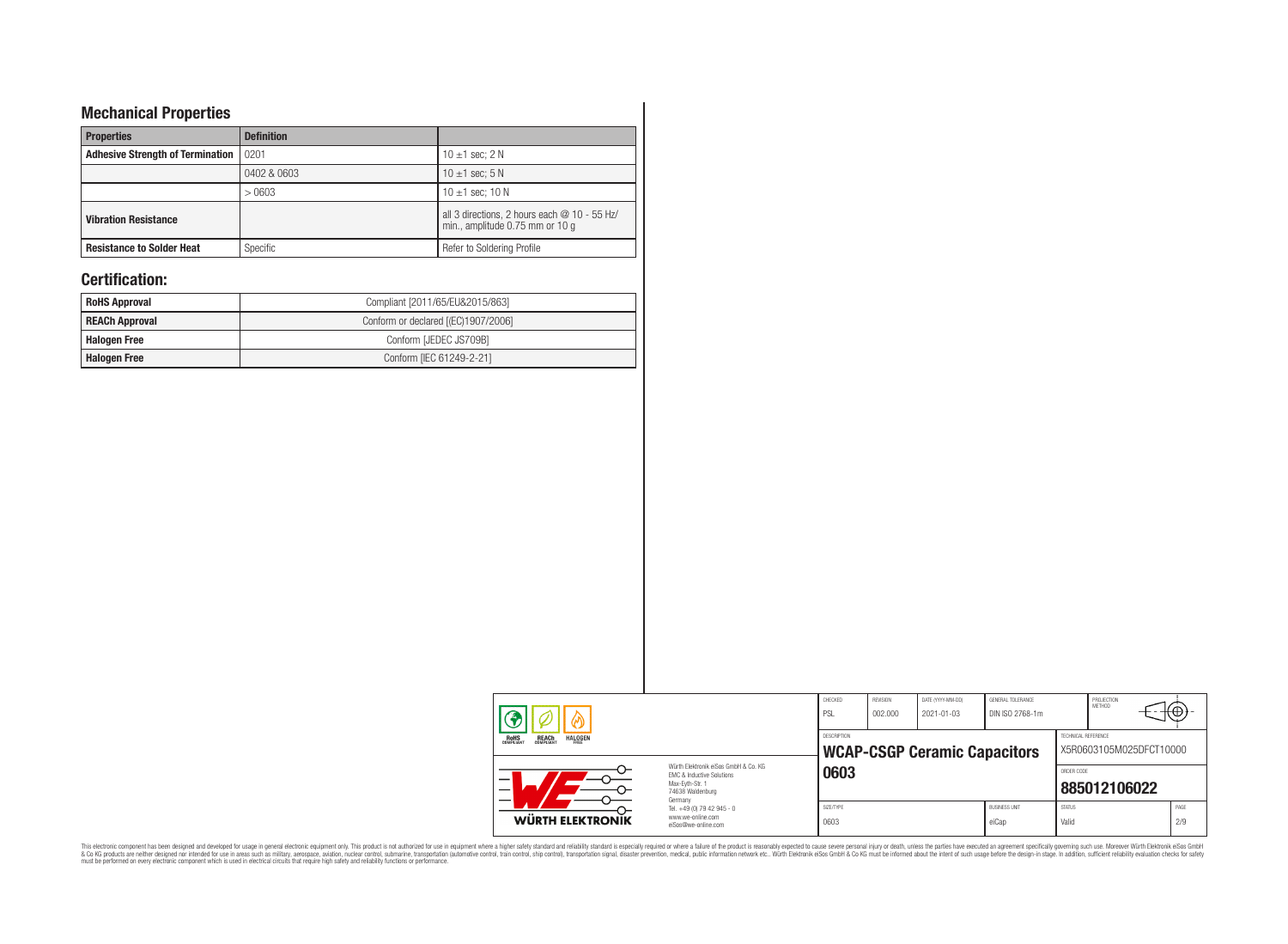

This electronic component has been designed and developed for usage in general electronic equipment only. This product is not authorized for use in equipment where a higher safely standard and reliability standard si espec & Ook product a label and the membed of the seasuch as marked and as which such a membed and the such assume that income in the seasuch and the simulation and the such assume that include to the such a membed and the such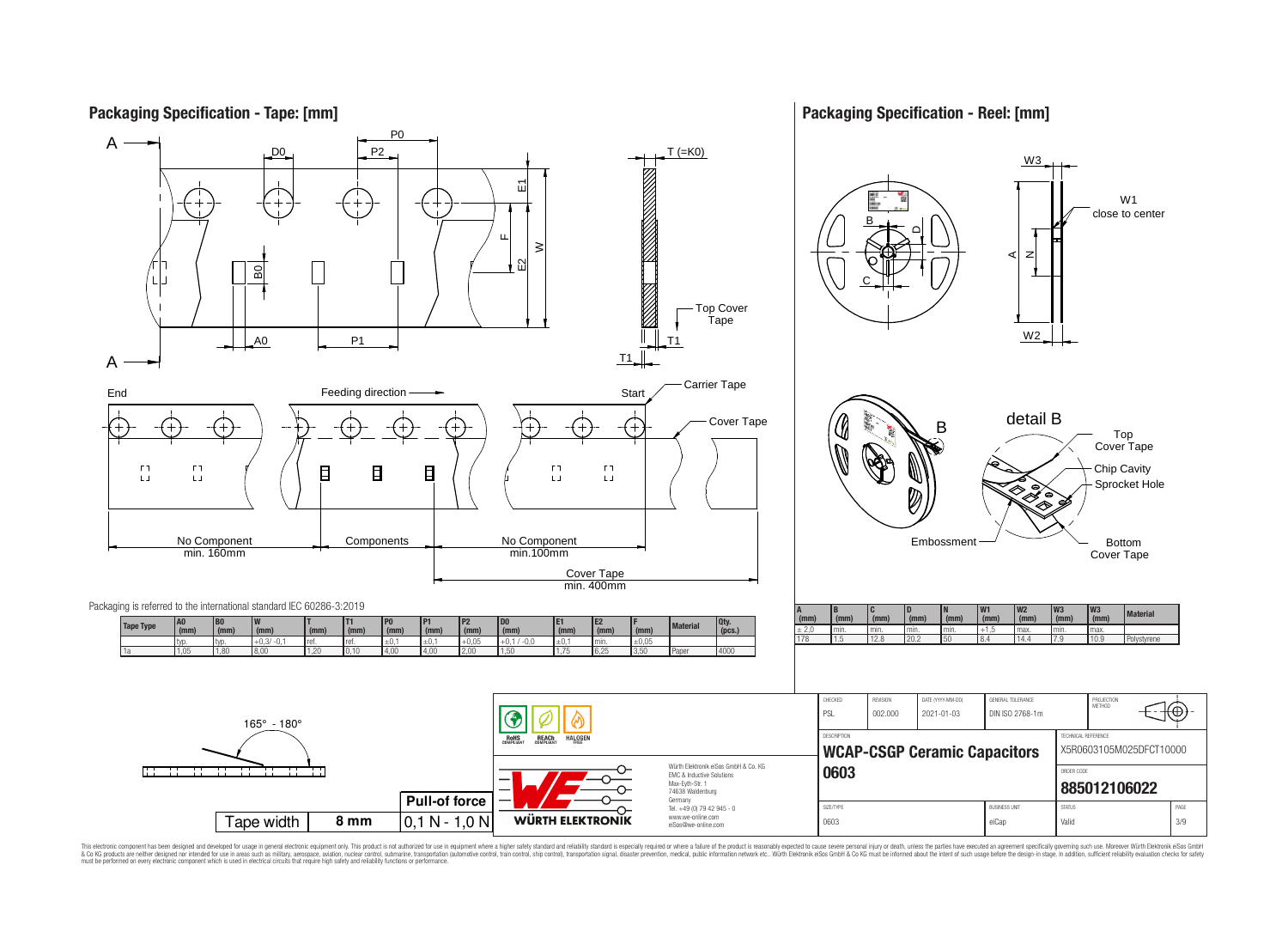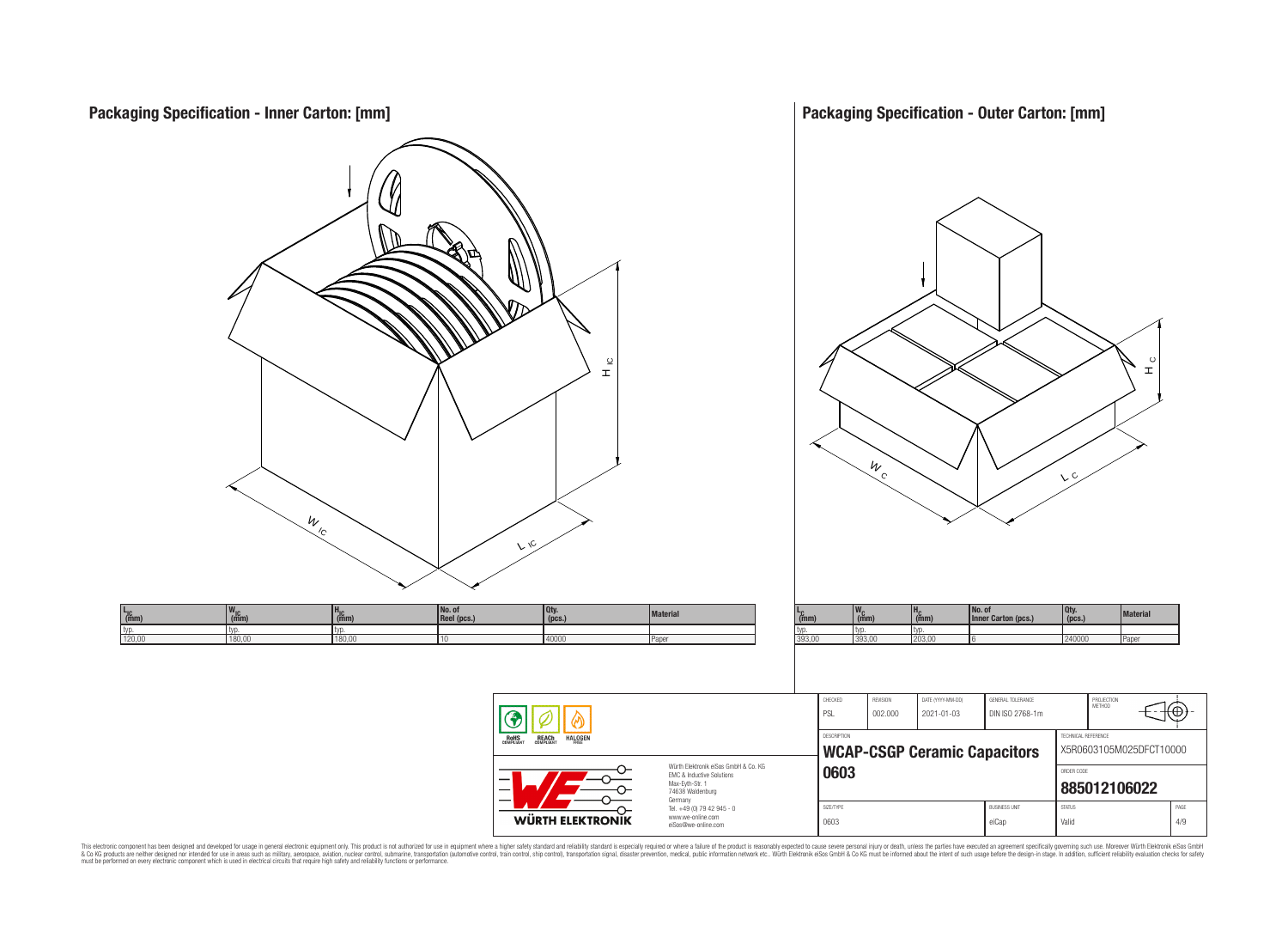# **Classification Reflow Profile for SMT components:**



# **Classification Reflow Soldering Profile:**

| <b>Profile Feature</b>                                               |                    | <b>Value</b>                     |
|----------------------------------------------------------------------|--------------------|----------------------------------|
| <b>Preheat Temperature Min</b>                                       | 's min             | 150 °C                           |
| <b>Preheat Temperature Max</b>                                       | <sup>1</sup> s max | 200 °C                           |
| Preheat Time $t_s$ from $T_s$ <sub>min</sub> to $T_s$ <sub>max</sub> | $t_{s}$            | $60 - 120$ seconds               |
| Ramp-up Rate $(T_1$ to $T_p$ )                                       |                    | $3^{\circ}$ C/ second max.       |
| <b>Liquidous Temperature</b>                                         | T,                 | 217 °C                           |
| Time t <sub>1</sub> maintained above T <sub>1</sub>                  | t.                 | 60 - 150 seconds                 |
| Peak package body temperature                                        | $T_{\text{d}}$     | $T_n \leq T_c$ , see Table below |
| Time within 5°C of actual peak<br>temperature                        | t <sub>p</sub>     | $20 - 30$ seconds                |
| Ramp-down Rate $(T_P$ to $T_I$ )                                     |                    | $6^{\circ}$ C/ second max.       |
| Time 25°C to peak temperature                                        |                    | 8 minutes max.                   |

refer to IPC/ JEDEC J-STD-020E

# **Package Classification Reflow Temperature (T<sup>c</sup> ):**

| <b>Properties</b>                                                    | Volume mm <sup>3</sup><br>< 350 | Volume mm <sup>3</sup><br>350-2000 | Volume mm <sup>3</sup><br>>2000 |
|----------------------------------------------------------------------|---------------------------------|------------------------------------|---------------------------------|
| <b>PB-Free Assembly   Package Thickness  </b><br>$< 1.6$ mm          | 260 °C                          | 260 °C                             | 260 °C                          |
| <b>PB-Free Assembly   Package Thickness  </b><br>$1.6$ mm $- 2.5$ mm | 260 °C                          | 250 °C                             | 245 °C                          |
| <b>PB-Free Assembly   Package Thickness  </b><br>$>2.5$ mm           | 250 °C                          | 245 °C                             | 245 °C                          |

refer to IPC/ JEDEC J-STD-020E

| <b>ROHS</b><br>COMPLIANT<br><b>REACH</b><br>COMPLIANT<br><b>HALOGEN</b><br>Würth Flektronik eiSos GmbH & Co. KG<br><b>EMC &amp; Inductive Solutions</b><br>—<br>Max-Evth-Str. 1<br>74638 Waldenburg<br>Germany |  | 0603<br>SIZE/TYPE | <b>WCAP-CSGP Ceramic Capacitors</b> | <b>BUSINESS UNIT</b> | ORDER CODE<br><b>STATUS</b> | X5R0603105M025DFCT10000<br>885012106022 | PAGE |
|----------------------------------------------------------------------------------------------------------------------------------------------------------------------------------------------------------------|--|-------------------|-------------------------------------|----------------------|-----------------------------|-----------------------------------------|------|
| Tel. +49 (0) 79 42 945 - 0<br><b>WÜRTH ELEKTRONIK</b><br>www.we-online.com<br>eiSos@we-online.com                                                                                                              |  | 0603              |                                     | eiCap                | Valid                       |                                         | 5/9  |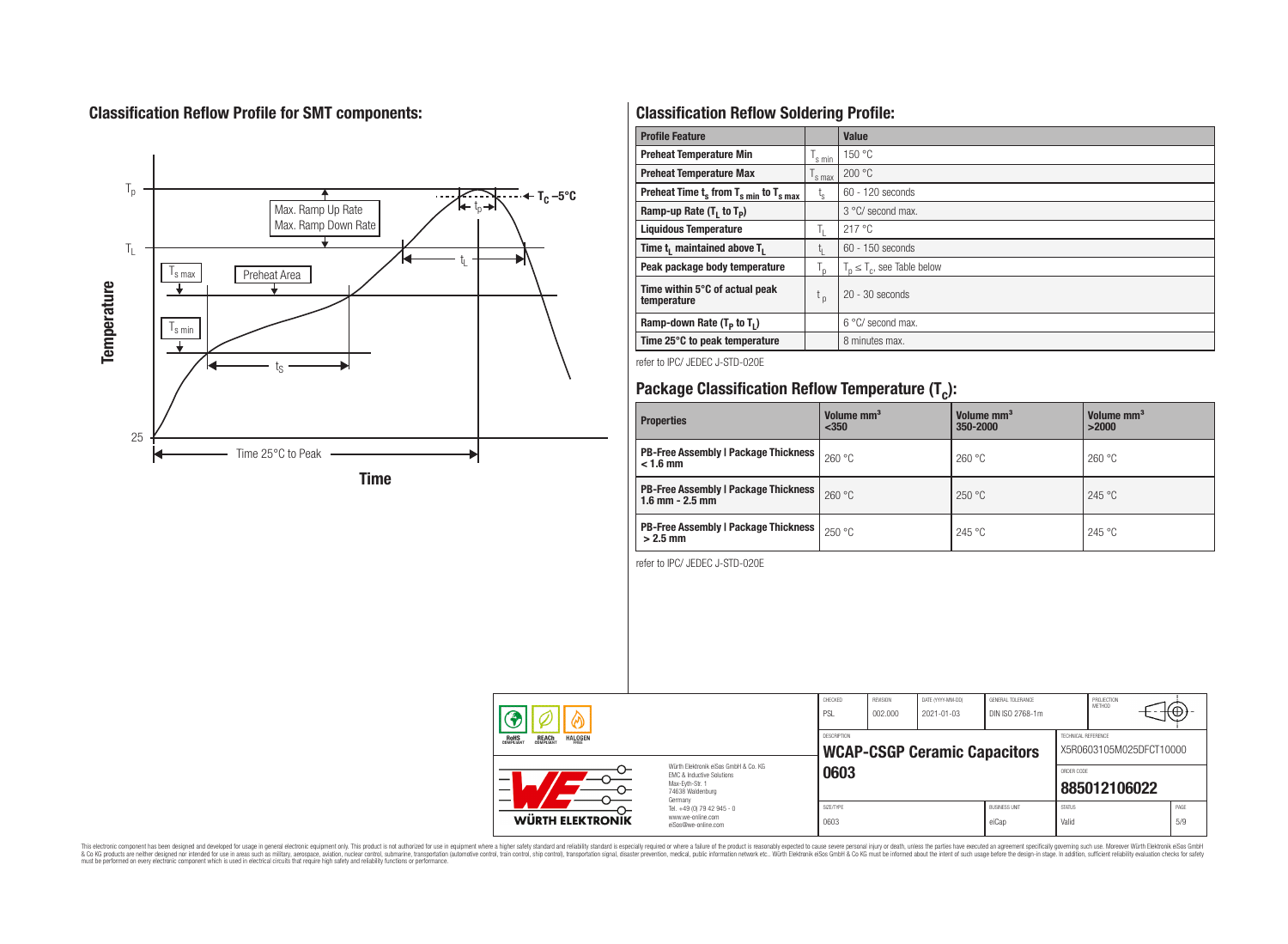# **Classification Wave Soldering Profile:**



# **Classification Wave Soldering Profile:**

| <b>Profile Feature</b>                             |                | <b>Pb-Free Assembly</b>                     | <b>Sn-Pb Assembly</b>                       |
|----------------------------------------------------|----------------|---------------------------------------------|---------------------------------------------|
| <b>Preheat Temperature Min</b>                     | s min          | 100 °C                                      | 100 °C                                      |
| <b>Preheat Temperature Typical</b>                 | s typical      | 120 °C                                      | 120 °C                                      |
| <b>Preheat Temperature Max</b>                     | s max          | 130 °C                                      | 130 °C                                      |
| Preheat Time $t_s$ from $T_{s min}$ to $T_{s max}$ | $t_{\rm s}$    | 70 seconds                                  | 70 seconds                                  |
| Ramp-up Rate                                       | $\triangle$ T  | 150 $\degree$ C max.                        | 150 $\degree$ C max.                        |
| <b>Peak Temperature</b>                            | $T_{\text{D}}$ | $250 °C - 260 °C$                           | $235 °C - 260 °C$                           |
| Time of actual peak temperature                    | $L_{\rm p}$    | max. 10 seconds<br>max. 5 seconds each wave | max. 10 seconds<br>max. 5 seconds each wave |
| Ramp-down Rate, Min                                |                | $\sim$ 2 K/ second                          | $\sim$ 2 K/ second                          |
| Ramp-down Rate, Typical                            |                | $\sim$ 3.5 K/ second                        | $\sim$ 3.5 K/ second                        |
| Ramp-down Rate, Max                                |                | $\sim$ 5 K/ second                          | $\sim$ 5 K/ second                          |
| Time 25 $^{\circ}$ C to 25 $^{\circ}$ C            |                | 4 minutes                                   | 4 minutes                                   |

refer to EN61760-1:2006

| EMC & Inductive Solutions<br>Max-Evth-Str. 1<br>74638 Waldenburg<br>Germany<br>Tel. +49 (0) 79 42 945 - 0<br><b>WÜRTH ELEKTRONIK</b><br>www.we-online.com | eiSos@we-online.com | SIZE/TYPE<br>0603   |                     |                                       | <b>BUSINESS UNIT</b><br>eiCap               | <b>STATUS</b><br>Valid            | 885012106022                | PAGE<br>6/9 |
|-----------------------------------------------------------------------------------------------------------------------------------------------------------|---------------------|---------------------|---------------------|---------------------------------------|---------------------------------------------|-----------------------------------|-----------------------------|-------------|
| <b>REACH</b><br>COMPLIANT<br><b>HALOGEN</b><br><b>ROHS</b><br>COMPLIANT<br>Würth Flektronik eiSos GmbH & Co. KG                                           |                     | DESCRIPTION<br>0603 |                     | <b>WCAP-CSGP Ceramic Capacitors</b>   |                                             | TECHNICAL REFERENCE<br>ORDER CODE | X5R0603105M025DFCT10000     |             |
| Μ                                                                                                                                                         |                     | CHECKED<br>PSL      | REVISION<br>002.000 | DATE (YYYY-MM-DD)<br>$2021 - 01 - 03$ | <b>GENERAL TOLERANCE</b><br>DIN ISO 2768-1m |                                   | PROJECTION<br><b>METHOD</b> | ₩.          |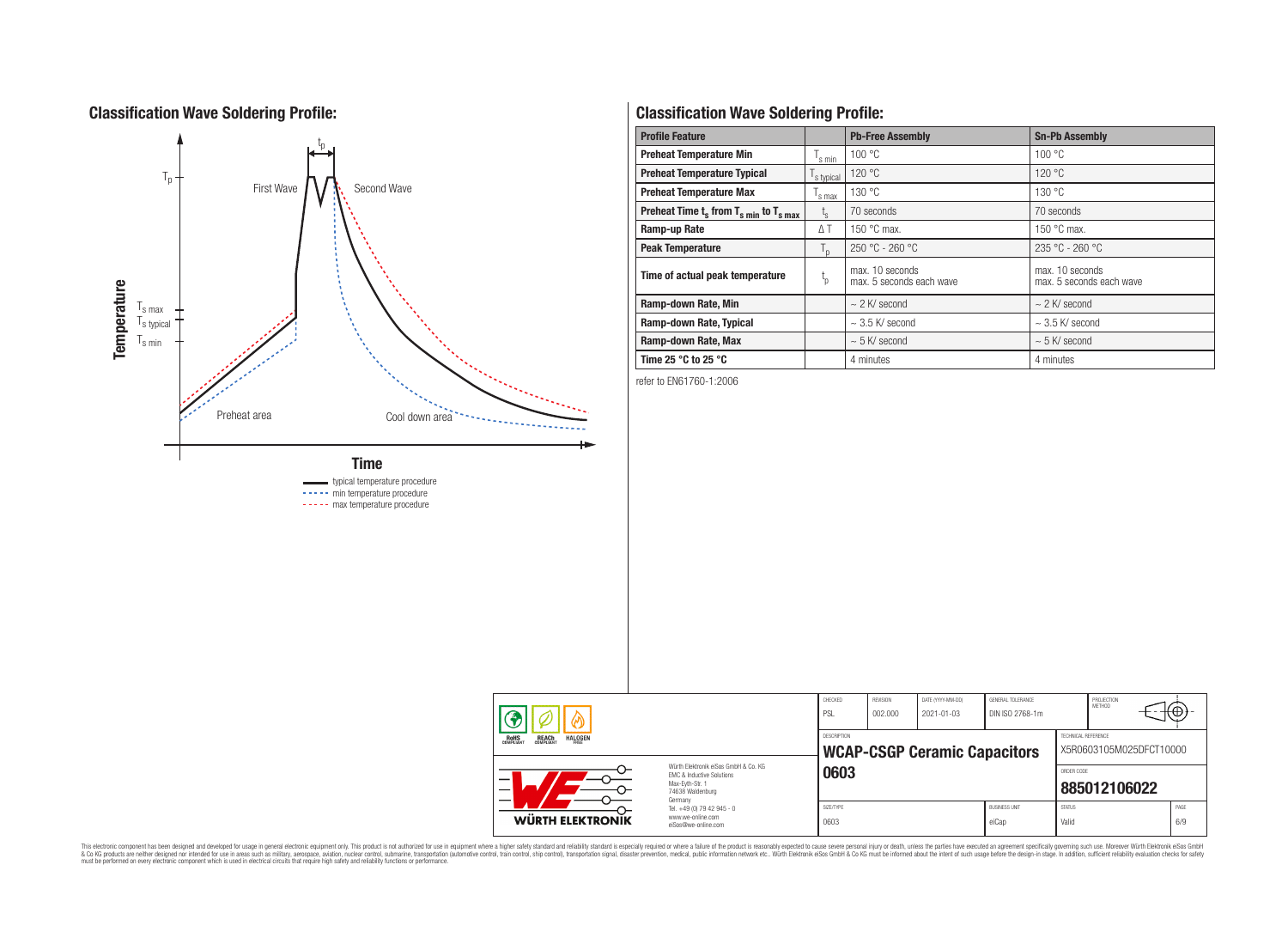# **Cautions and Warnings:**

# **The following conditions apply to all goods within the product series of MLCCs of Würth Elektronik eiSos GmbH & Co. KG:**

### **General:**

- This electronic component is designed and manufactured for use in general electronic equipment.
- Würth Elektronik must be asked for a written approval (following the certain PPAP level procedure) before incorporating the components into any equipment in the field such as military, aerospace, aviation, nuclear control, submarine, transportation (automotive control, train control, ship control), transportation signal, disaster prevention, medical, public information network etc. where higher safety and reliability are especially required and/or if there is the possibility of direct damage or human injury.
- Electronic components that will be used in safety-critical or high-reliability applications, should be pre-evaluated by the customer.
- Direct mechanical impact to the product shall be prevented as material of the body, pins or termination could flake or in the worst case it could break.
- Avoid any water or heavy dust on capacitors surface, which may cause electrical leakage, damage, overheating or corrosion.
- Würth Elektronik products are qualified according to international standards, which are listed in each product reliability report. Würth Elektronik does not warrant any customer qualified product characteristic, beyond Würth Elektronik specifications, for its validity and sustainability over time.
- The responsibility for the applicability of the customer specific products and use in a particular customer design is always within the authority of the customer. All technical specifications for standard products also apply to customer specific products.
- The component is designed and manufactured to be used within the datasheet specified values. If the usage and operation conditions specified in the datasheet are not met, the wire insulation may be damaged or dissolved.
- Do not drop or impact the components, the component may be damaged.
- The capacitance tolerance as specified within the datasheet is only valid on the date of delivery and according specified measurement criteria.

# **Product specific:**

### **Storage conditions:**

- A storage of Würth Elektronik products for longer than 12 months is not recommended. Within other effects, the terminals may suffer degradation, resulting in bad solderability. Therefore, all products shall be used within the period of 12 months based on the day of shipment.
- Do not expose the components into direct sunlight.
- The storage condition in the original packaging is defined according to DIN EN 61760-2.
- The environment in which the capacitors are operated and stored has to have atmospheric characteristics and must be free of dew condensation and toxic gases (e.g. chlorine, ammonia, sulfur, hydrogen sulphide and hydrogen sulfate).
- The storage conditions stated in the original packaging apply to the storage time and not to the transportation time of the components.

## **Operating climatic conditions:**

- Do not exceed the lower nor the upper specified temperature under no circumstances.
- Be aware that the specified capacitance tolerance is only valid at the date of delivery.
- Do not use the capacitors under high humidity, high temperature nor under high or low atmospheric pressure which may affect capacitors reliability.
- Surface temperature including self-heating must be kept below the maximum operating temperature.
- The temperature rise of the capacitor's temperature compared to ambient temperature shall be below 20°C.

### **Operating load conditions:**

- Operating voltage across the terminals including AC and DC peaks and AC or pulse overshooting, Vp-p, as well as irregular voltage because of resonance or switching must be below the rated voltage.
- Due to self-heating the reliability of the capacitor may be reduced, if high frequency AC or pulse is applied.
- Consider carefully possible specific changes of electrical characteristics like capacitance over temperature, voltage and time as well as the specific performance over frequency for the actual use conditions.

## **Design of the PCB:**

- The chip capacitor shall be located to minimize any possible mechanical stress from deflection or board wrap.
- It is recommended to position the chip capacitor in parallel to slits and perforations and as far away from slits, perforations, separation points, screw holes, frames and edges of the PCB to avoid mechanical stress.
- The PCB design (e.g. land pattern design and grounding planes) must be evaluated for each individual circuit to achieve the optimal soldering results.

#### **Mounting:**

- Adjust the bottom dead center of the mounting head not to press on the PCB surface.
- Provide support from the bottom side of the PCB by a support pin for minimizing the impact energy from the mounting head.

#### **Adhesive:**

- The adhesive should have sufficient coating and viscosity and should harden rapidly.
- The adhesive should be strong enough to hold parts on the board during the mounting and solder process and should have sufficient strength at high temperatures.
- The adhesive should have corrosion resistance, excellent insulation characteristics and no emission of toxic gasses nor any effect on the human body.
- Do not use too much adhesive to avoid pollution of the soldering pads.

|                                                                                                                  |                                                                                   | CHECKED<br>PSI    | <b>REVISION</b><br>002.000 | DATE (YYYY-MM-DD)<br>$2021 - 01 - 03$ | <b>GENERAL TOLERANCE</b><br>DIN ISO 2768-1m |                        | PROJECTION<br><b>METHOD</b> | ₩           |
|------------------------------------------------------------------------------------------------------------------|-----------------------------------------------------------------------------------|-------------------|----------------------------|---------------------------------------|---------------------------------------------|------------------------|-----------------------------|-------------|
| ROHS<br>COMPLIANT<br><b>REACH</b><br>COMPLIANT<br><b>HALOGEN</b><br>FREE<br>Würth Elektronik eiSos GmbH & Co. KG |                                                                                   |                   |                            | <b>WCAP-CSGP Ceramic Capacitors</b>   |                                             | TECHNICAL REFERENCE    | X5R0603105M025DFCT10000     |             |
|                                                                                                                  | 0603                                                                              |                   |                            |                                       | ORDER CODE                                  | 885012106022           |                             |             |
| WÜRTH ELEKTRONIK                                                                                                 | Germany<br>Tel. +49 (0) 79 42 945 - 0<br>www.we-online.com<br>eiSos@we-online.com | SIZE/TYPE<br>0603 |                            |                                       | <b>BUSINESS UNIT</b><br>eiCap               | <b>STATUS</b><br>Valid |                             | PAGE<br>7/9 |

This electronic component has been designed and developed for usage in general electronic equipment only. This product is not authorized for use in equipment where a higher safety standard and reliability standard is espec & Ook product a label and the membed of the seasuch as marked and as which such a membed and the such assume that income in the seasuch and the simulation and the such assume that include to the such a membed and the such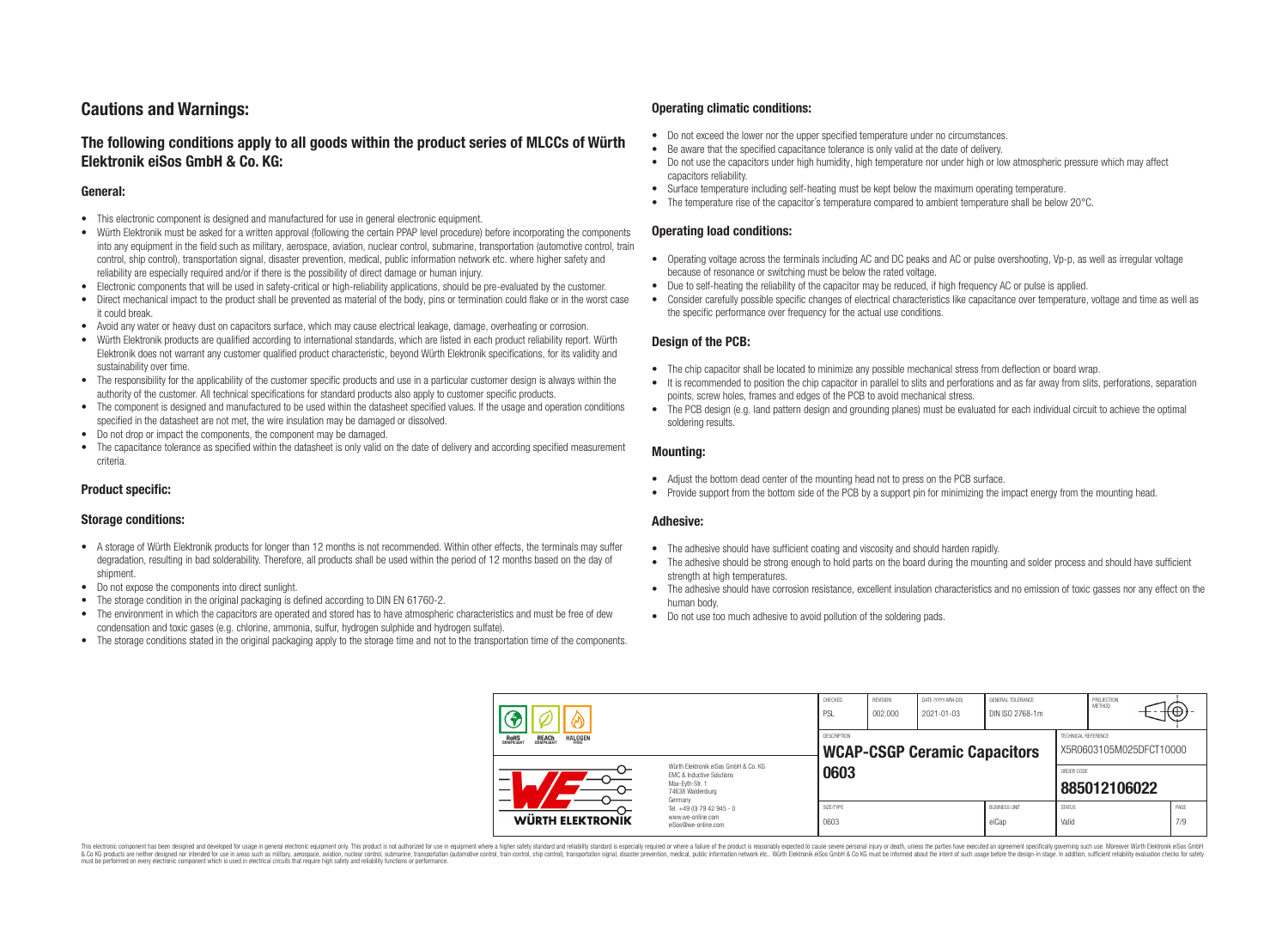#### **Soldering:**

- The solder profile must comply with the technical product specifications. All other profiles will void the warranty.
- All other soldering methods are at the customer's own risk.
- Strong forces which may affect the coplanarity of the component's electrical connection with the PCB (i.e. pins), can damage the part, resulting in avoid of the warranty.
- Customer needs to ensure that the applied solder paste, the paste thickness and solder conditions are applicable to guarantee a sufficient solder result according to the relevant criteria of IPC-A-610.
- Excessive amount of solder may lead to higher tensile force and chip cracking. Insufficient amount of solder may detach the capacitor due to defective contacts.
- Do not use excessive nor insufficient flux.
- Provide enough washing when water-soluble flux is used.
- For reflow soldering, two times limitation is recommended.
- Wave soldering is recommended only for the following case sizes: 0603 and 0805, with maximal thickness of 0.85 mm.

# **Cleaning and Washing:**

- Washing agents used during the production to clean the customer's application, might damage or change the characteristics of the wire insulation body, the marking or the plating. Washing agent could have a negative effect on the long term functionality of the product.
- Avoid Halogen in the flux or any contaminated flux as well as excessively high ultrasonic cleaning.

# **Coating, molding and potting of the PCB:**

- If the product is potted in the costumer's application, the potting material might shrink or expand during and after hardening. Shrinking could lead to an incomplete seal, allowing contaminants into the body and termination. Expansion could damage the body or termination. We recommend a manual inspection after potting to avoid these effects.
- When coating and molding the PCB, verify the quality influence on the capacitor.
- Verify the curing temperature and assure that there is no harmful decomposing or reaction gas emission during curing.
- Do not exceed the maximal temperature rise of 20°C.

# **Handling:**

- After soldering, please pay attention not to bend, twist or distort the PCB in handling and storage.
- Avoid excessive pressure during the functional check of the PCB.
- Avoid bending stress while breaking the PCB.
- After mounting, avoid piling up PCBs to avoid hitting the chip capacitor of another board.

These cautions and warnings comply with the state of the scientific and technical knowledge and are believed to be accurate and reliable. However, no responsibility is assumed for inaccuracies or incompleteness.

|                                                                         |                                                                                                          | CHECKED<br>PSL    | REVISION<br>002.000 | DATE (YYYY-MM-DD)<br>2021-01-03     | GENERAL TOLERANCE<br>DIN ISO 2768-1m |                        | PROJECTION<br><b>METHOD</b> | ₩           |
|-------------------------------------------------------------------------|----------------------------------------------------------------------------------------------------------|-------------------|---------------------|-------------------------------------|--------------------------------------|------------------------|-----------------------------|-------------|
| <b>HALOGEN</b><br><b>REACH</b><br>COMPLIANT<br><b>ROHS</b><br>COMPLIANT |                                                                                                          |                   |                     | <b>WCAP-CSGP Ceramic Capacitors</b> |                                      | TECHNICAL REFERENCE    | X5R0603105M025DFCT10000     |             |
| –                                                                       | Würth Elektronik eiSos GmbH & Co. KG<br>EMC & Inductive Solutions<br>Max-Evth-Str. 1<br>74638 Waldenburg | 0603              |                     |                                     |                                      | ORDER CODE             | 885012106022                |             |
| WÜRTH ELEKTRONIK                                                        | Germany<br>Tel. +49 (0) 79 42 945 - 0<br>www.we-online.com<br>eiSos@we-online.com                        | SIZE/TYPE<br>0603 |                     |                                     | <b>BUSINESS UNIT</b><br>eiCap        | <b>STATUS</b><br>Valid |                             | PAGE<br>8/9 |

This electronic component has been designed and developed for usage in general electronic equipment only. This product is not authorized for use in equipment where a higher safety standard and reliability standard is espec & Ook product a label and the membed of the seasuch as marked and as which such a membed and the such assume that income in the seasuch and the simulation and the such assume that include to the such a membed and the such